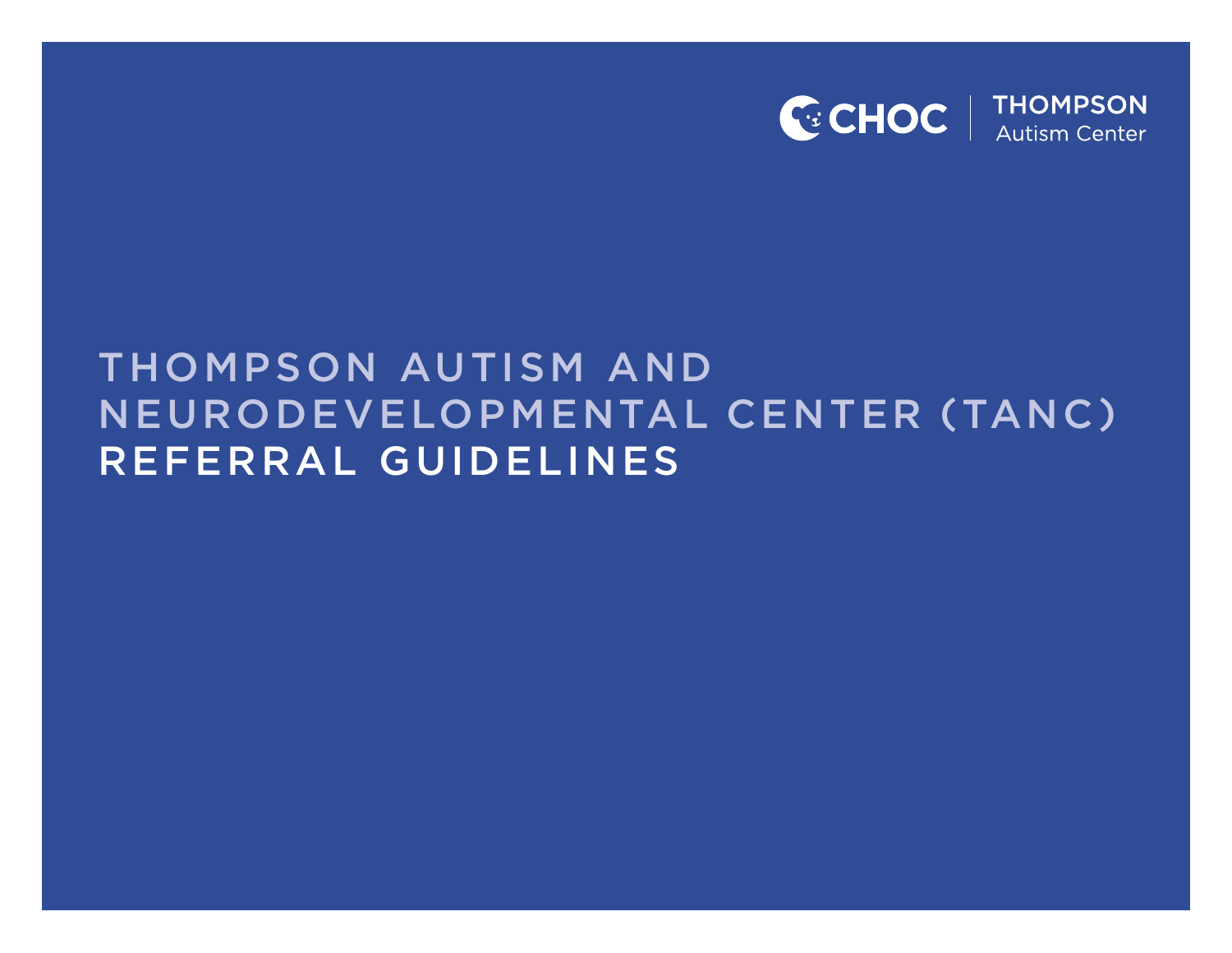## THOMPSON AUTISM AND NEURODEVELOPMENTAL CENTER (TANC) REFERRAL GUIDELINES

### AUTISM-SPECIFIC SERVICES

### ASSESSMENT CLINIC

Provides diagnostic assessment of children 6 years or younger who present with a concern of ASD.

- Currently accepting referrals from CHOC physicians.
- **Must** have completed a screener (MCHAT, ASQ, or PEDS).

### BEHAVIOR CLINIC

Provides intensive intervention services for children, adolescents, and young adults with **confirmed** diagnosis of ASD.

- Currently accepting referrals from CHOC physicians and community ABA providers.
- Appointments are 1 or 2 times weekly, depending on the service.
- Behaviors should be significant enough that family would agree to attend 120 min appointments during the school day. **Please note we do not provide long-term, in-home ABA therapy.**
	- a. **Challenging Behavior Clinic:** Provide assessment and targeted treatment for severe challenging behaviors that are likely to cause injury to self or others or cause property damage. Develop a treatment plan to decrease challenging behaviors and increase desirable behaviors. Based on assessment and demonstrated success, strategies will be generalized to parents and/or service providers. Age: < 21 years of age (for those who exhibit aggression, we currently serve children who are 10 or younger)

THOMPSON

**GCHOC** 

- b. **Toileting Clinic:** Intensive training of parents and caregivers to successfully conduct a toilet training program. Develop a long-term treatment plan for the maintenance of successful toileting behavior. Ages: 4 through elementary school age
- c. **ABA Consultation Clinic:** Provide consultation services to those who are currently receiving ABA services with insufficient progress. Age: < 21 years of age

### CO-OCCURRING CLINIC

Provides medical treatment and/or psychological consultation and treatment services for children, adolescents, and young adults with a **confirmed** diagnosis of ASD and other co-occurring medical and/or mental health conditions.

- Common medical conditions managed include epilepsy, sleep issues, gastrointestinal (GI) issues, migraines, etc.
- Psychological comorbidities include ADHD, anxiety, depression, tics, etc. Currently accepting referrals from CHOC physicians. Age: <21 years of age